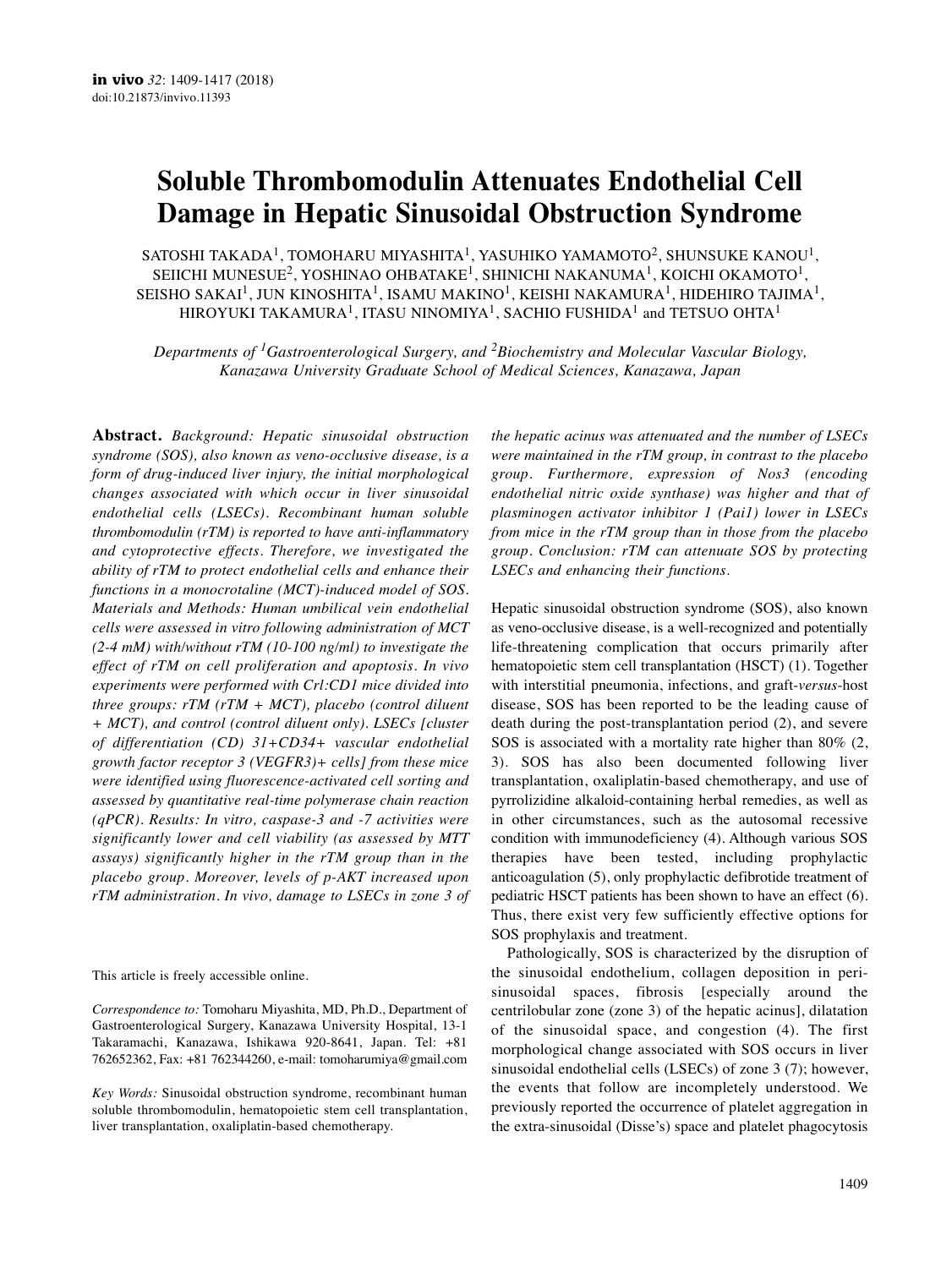by hepatocytes in the allograft tissue of a living-donor liver transplantation recipient with thrombocytopenia complicated by SOS (8-10). LSEC damage followed by extravasated platelet aggregation in Disse's space was a major factor in SOS progression (10-13); therefore, preservation of LSECs is of great importance in controlling the development of this disease.

Recombinant human soluble thrombomodulin (rTM) comprises the extracellular domains of thrombomodulin, and inactivates coagulation by binding to thrombin. Recently, basic research has revealed that rTM has a cytoprotective function (14), and might therefore serve as an effective treatment for SOS. In the present work, we assessed its ability to protect endothelial cells and enhance their functions *in vitro* and in vivo using a monocrotaline (MCT) induced model of SOS.

# **Materials and Methods**

*Reagents.* MCT (Wako, Tokyo, Japan) and rTM (Asahi Kasei Pharma, Tokyo, Japan) were used in this study.

*Cell culture.* Human umbilical vein endothelial cells (HUVECs) (Kurabo, Osaka, Japan) were cultured in HuMedia-EG2 (Kurabo) supplemented with 2% fetal bovine serum (FBS) (Kurabo). Protein C was not added to the culture medium.

*Toxicity assay.* HUVECs were seeded at a density of 5,000 cells/well in a 96-well culture plate. Twenty-three hours after seeding, rTM (10-100 ng/ml) was added to each well and cells were exposed to 2-4 mM MCT 1 h later. The concentration of MCT used was determined by referring to past literature (7). Cell viability was then assessed using a CellTiter 96 MTT assay (Promega, Madison, WI, USA), with absorbance being measured with an iMark Microplate Absorbance Reader (Bio-Rad, Hercules, CA, USA). The viability of treated cells is expressed as a fold-change compared to that of untreated control cells 8 h after MCT exposure.

*Caspase activity analysis.* The activities of caspase-3 and -7 were assessed with a Caspase-Glo 3/7 Assay kit (Promega, Madison, WI, USA). HUVECs were cultured in a manner similar to that used for the MTT assay, and luminescence was measured 4 h after MCT exposure using a TriStar LB 941 microplate reader (Berthold, Bad Wildbad, Germany).

*Western blot analysis.* HUVECs (1×106) were seeded in a 10-cm dish. Twenty-three hours after seeding, rTM (10-100 ng/ml) was added to each well and cells were exposed to 2-4 mM MCT 1 h later. The cells were lysed in radioimmunoprecipitation assay buffer containing 1% protease inhibitor cocktail (Sigma-Aldrich, St. Louis, MO, USA) and 1% phosphatase inhibitor (Sigma-Aldrich). The concentration of protein in each lysate was measured with a bicinchoninic acid protein assay kit (Pierce Biotechnology, Rockford, IL, USA). Proteins from each sample (40 μg/well) were separated by sodium dodecyl sulfate poly-acrylamide gel electrophoresis on a 12.5% gel, before being transferred to a poly vinylidene di-fluoride membrane. The membrane was probed sequentially with antibodies against AKT (BD Biosciences, San

Diego, CA, USA), p-AKT (Ser473) (BD Biosciences), plasminogen activator inhibitor 1 (PAI1) (BD Biosciences), and glyceraldehyde-3-phosphate dehydrogenase (GAPDH) (Santa Cruz Biotechnology, Santa Cruz, CA, USA).

*Animal model of SOS*. Female Crl:CD1 mice (Charles River Laboratories, Yokohama, Japan) aged 6-8 weeks were used in this study. The Animal Research Committee of Kanazawa University approved all experiments (permission number 153605). The mice were divided into three treatment groups, namely, control (control diluent only), placebo (control diluent plus MCT), and rTM (rTM plus MCT), and were fasted for 12 h before drug administration. MCT (270 mg/kg) was administered by intra-peritoneal injection as previously reported (15), with some modifications. rTM (4 mg/kg) was administered by intra-peritoneal injection 1 h before MCT injection. Forty-seven hours after MCT injection, mice were sacrificed and livers were excised.

*Liver histology.* Liver tissues of SOS model mice were fixed in 10% neutral buffered formalin and embedded in paraffin. Slides were then made, stained with hematoxylin and eosin, and probed with an antibody against CD31 (Abcam, Cambridge, UK). Areas of CD31 staining on each slide were measured in four randomly selected images of the centrilobular zone using ImageJ (National Institutes of Health, Bethesda, MD, USA).

*Liver cell isolation.* Liver endothelial cells were isolated from SOS model mice with a modified two-step collagenase perfusion technique. Firstly, the portal vein was cannulated under a stereomicroscope and the inferior vena cava was cut. The liver was then perfused at 10 ml/min *via* the portal vein with liver perfusion medium (Invitrogen, Carlsbad, CA, USA) containing 5% FBS at 37˚C for 5 min, followed by 0.05% collagenase type IV (Worthington, Freehold, NJ, USA) and 0.01% DNase (Sigma-Aldrich) for 5 min. The liver was subsequently dissociated and passed through a 100-μm nylon mesh filter. The filtrate was centrifuged at low speed (30  $\times$  *g* for 3 min) three times to separate hepatocytes from non-parenchymal cells (NPCs). The resulting supernatant was centrifuged three times at  $300 \times g$  for 5 min to pellet NPCs, which were then stained for cell surface markers for isolation of endothelial cells by flow cytometric analysis.

*Flow cytometry and cell sorting.* Isolated NPCs were incubated with Fc block (BD Biosciences) for 15 min at 4˚C, before being stained with the following antibodies (for 15 min at 4˚C): CD31-PE-Cy7 (BioLegend, San Diego, CA, USA), CD34-fluorescein isothiocyanate (FITC) (eBioscience, San Diego, CA, USA), and vascular endothelial growth factor receptor 3 (VEGFR3)-biotin (eBioscience). Streptavidin-allophycocyanin (APC) (eBioscience) was also added to enable detection of the latter. Cells were resuspended in 200 μl fluorescence-activated cell sorting (FACS) buffer containing 0.2 μg/ml propidium iodide (PI) (Sigma-Aldrich). LSECs (CD31+CD34+VEGFR3+PI− cells) were sorted using a FACSAria II as previously reported (16). Data were then reanalyzed with FlowJo software (Tree Star, San Carlos, CA, USA).

*Reverse transcription and quantitative real-time polymerase chain reaction (qPCR).* Total RNA was extracted from the sorted LSECs with an RNeasy Micro Kit (Qiagen, Germantown, MD, USA). qPCR was performed with QuantiTect SYBR Green PCR Kits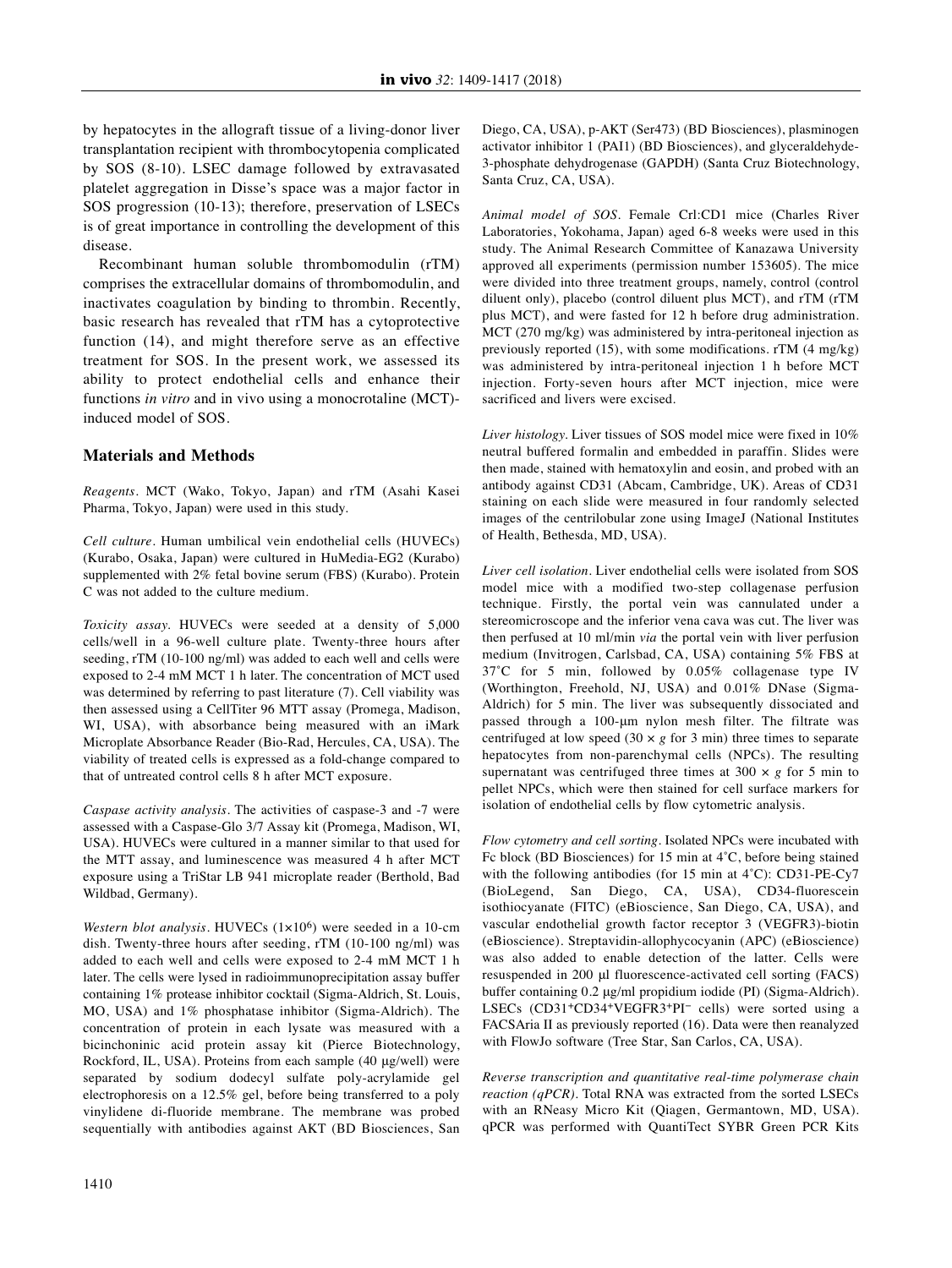| Gene symbol      | Encoded protein                      | Primer                                            |
|------------------|--------------------------------------|---------------------------------------------------|
| Pail             | Plasminogen activator inhibitor 1    | 5'-GCCAGATTTATCATCAATGACTGGG-3' (forward primer)  |
|                  |                                      | 5'-GGAGAGGTGCACA TCTTTCTCAAAG-3' (reverse primer) |
| Vegfa            | Vascular endothelial growth factor A | 5'-CCTGGTGGACATCTTCCAGGAGTACC-3'                  |
|                  |                                      | 5'-GAAGCTCATCTCTCCTATGTGCTGGC-3'                  |
| Agpt2            | Angiopoietin 2                       | 5'-GCTTCGGGAGCCCTCTGGGA-3'                        |
|                  |                                      | 5'-CAGCGAATGCGCCTCGTTGC-3'                        |
| Nos <sub>3</sub> | Endothelial nitric oxide synthase    | 5'-TCCGGAAGGCGTTTGATC-3'                          |
|                  |                                      | 5'-GCCAAATGTGCTGGTCACC-3'                         |
| <b>Hgf</b>       | Hepatocyte growth factor             | 5'-ATCCACGATGTTCATGAGAG-3'                        |
|                  |                                      | 5'-GCTGACTGCATTTCTCATTC-3'                        |
| Wnt2             | Wnt family member 2                  | 5'-CATAGCCCCCCACCACTGT-3'                         |
|                  |                                      | 5'-AGTTCCTTCGCTATGTGATGTTTCT-3'                   |
| Fabp1            | Fatty acid binding protein 1         | 5'-ATGAACTTCTCCGGCAAGTAC-3'                       |
|                  |                                      | 5'-ACTTTTTCCCCAGTCATGGTC-3'                       |
| Ck19             | Cytokeratin 19                       | 5'-GTCCTACAGATTGACAATGC-3'                        |
|                  |                                      | 5'-CACGCTCTGGATCTGTGACAG-3'                       |
| Actb             | Actin, beta                          | 5'-TCCATCATGAAGTGTGACGT-3'                        |
|                  |                                      | 5'-GAGCAATGATCTTGATCTTCAT-3'                      |

Table I. *Primers used for quantitative real-time reverse transcription polymerase chain reaction.*

(Qiagen) and an Mx3000P qPCR System (Agilent Technologies, Santa Clara, CA, USA). The sequences of the primers used for this analysis are shown in Table I.

*Statistical analysis.* Differences among the data were investigated by one-way analysis of variance followed by Bonferroni multiple comparison tests or two-sided Student's *t*-tests with the software package IBM SPSS 24.0 (IBM Corp., Armonk, NY, USA). A *p*value less than 0.05 was considered to indicate a statistically significant difference.

## **Results**

*Cytoprotective effects of rTM in an in vitro SOS model*. Upon 4 mM MCT exposure, viability of HUVECs treated with 100 ng/ml rTM was significantly higher compared to that of the non-rTM treated group. However, this phenomenon was not observed with 2 mM MCT exposure. There was also no significant difference between non-rTM and 10 ng/ml rTM groups exposed to 2 mM or 4 mM MCT (Figure 1A). On the contrary, on treatment with 4 mM MCT and 100 ng/ml rTM, caspase-3 and-7 activities were significantly lower compared to those in the group without rTM treatment. However, there was no significant difference between the group without rTM treatment and groups treated with 10 ng/ml rTM and 2 mM or 4 mM MCT (Figure 1B). In addition, western blotting revealed that the p-AKT level increased in the 100 ng/ml rTM-treated group. Furthermore, level of PAI1, which represents endothelial cell damage, was reduced in the rTMtreated group compared to those in the group without rTM treatment (Figure 1C).

*Macroscopic and microscopic examination of mouse livers and evaluation of endothelial damage.* Macroscopically, a pale, patchy, and spotted liver surface was observed in the placebo group, but not in the rTM or control group (Figure 2A). Furthermore, liver perfusion *via* the portal vein revealed obvious effects on congestion (Figure 2B). Microscopically, MCT-induced liver congestion and sinusoidal dilatation were seen to be remarkably attenuated by rTM treatment (Figure 2C). ImageJ analysis showed that areas occupied by CD31<sup>+</sup> endothelial cells in zone 3 were clearly smaller in the placebo group (Figure 2D-F). MCT treatment resulted in fewer CD31<sup>+</sup>PI<sup>-</sup> (*i.e.* live endothelial) cells; however, this effect was negated by administration of rTM, as assessed by FACS (Figure 2G).

*Evaluation of sorted mouse LSECs by qPCR.* Fatty acid binding protein 1 (*Fabp1*) and cytokeratin 19 (*Ck19*) were expressed at low levels in sorted LSECs compared to whole liver tissue, indicating that the sorted cells were indeed distinct from hepatocytes and biliary epithelial cells (Figure 3A and B). Increased expression of *Pai1*, *Vegfa*, and angiopoietin 2 (*Angpt2*) induced by MCT in sorted LSECs was significantly inhibited by rTM treatment (Figure 3C-E). Moreover, expression of Nos3 [encoding endothelial nitric oxide synthase (eNOS)] was reduced by MCT exposure, but maintained in cells from mice administered both MCT and rTM (Figure 3F). Hepatocyte growth factor (*Hgf*) expression differed little between each group, whereas *Wnt2* was downregulated in both the placebo and rTM-treated groups (Figure 3G and H).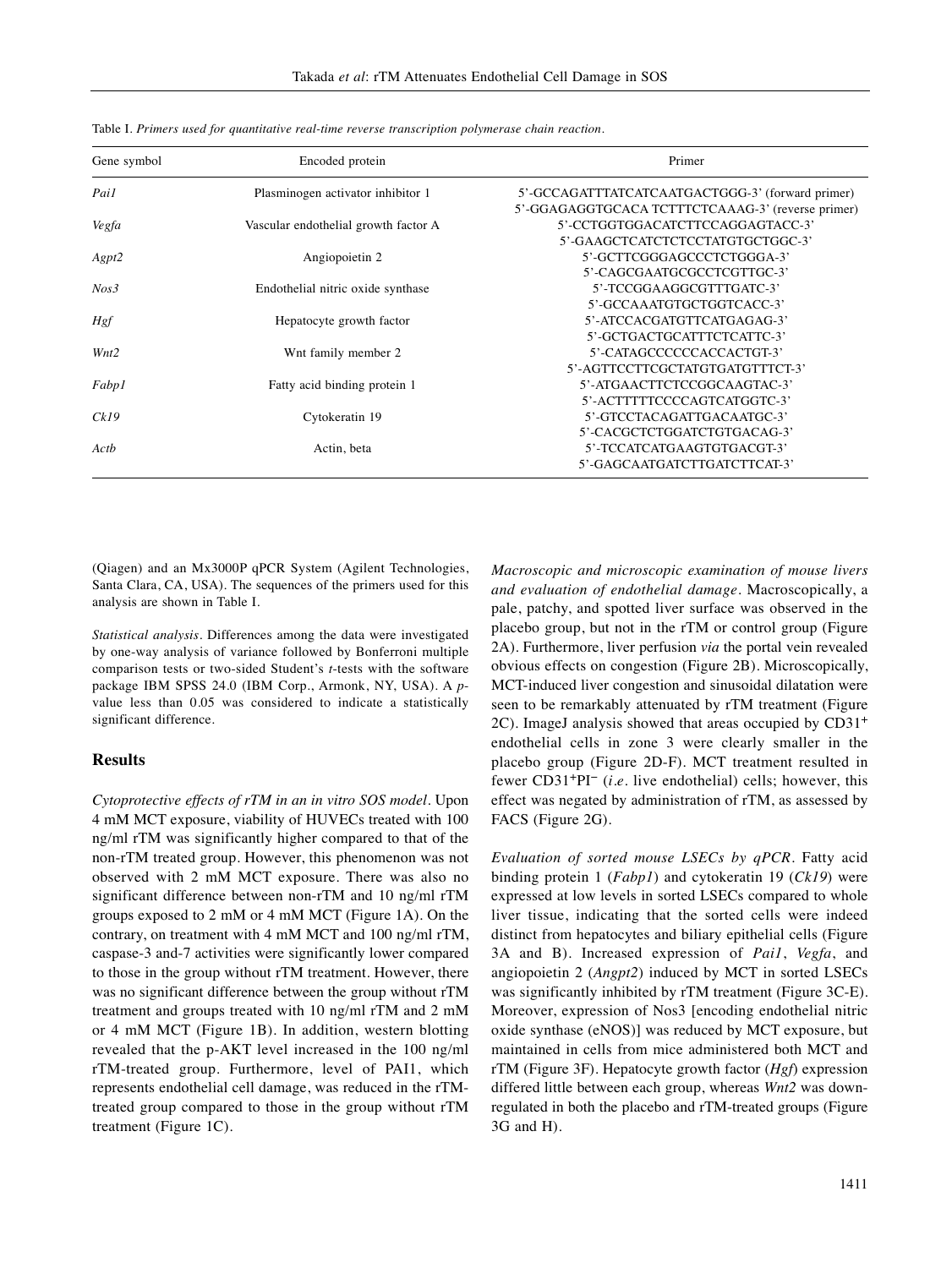

Figure 1. A: An MTT assay was performed using human umbilical vein endothelial cells (HUVECs) seeded at a density of 5,000 cells/well in a 96-well culture plate. Twenty-three hours after seeding, recombinant human soluble thrombomodulin (rTM) was added to the wells, followed by 2-4 mM monocrotaline (MCT) 1 h later. Treatment with 100 ng/ml rTM significantly preserved the viability of HUVECs exposed to 4 mM MCT (n=7). Significantly different at \*p<0.05. B: Caspase-3 and -7 activity was measured in HUVECs seeded at a density of 5,000 cells/well in a 96-well culture plate. rTM and MCT were administered as MTT assay. Treatment with 100 ng/ml rTM significantly reduced the elevated caspase activity caused by exposure to 4 mM  $MCT$  (n=3, \*p<0.05). C: Levels of p-AKT were increased and those of plasminogen activator inhibitor 1 (PAII) (marker of endothelial damage) reduced by administration of 100 ng/ml rTM. Glyceraldehyde-3-phosphate dehydrogenase (GAPDH) was used as an internal control (40 µg protein/well).

# **Discussion**

SOS is a clinically important complication given its close relationship with the morbidity and mortality of diseases necessitating HSCT, liver transplantation, or oxaliplatinbased chemotherapy, with which it is associated. Various factors are involved in the pathogenesis of SOS, including LSEC glutathione depletion, nitric oxide depletion, and increased matrix metalloproteinase (MMP) and VEGF levels (17). In our prior study, endothelial damage and platelet aggregation in the extra-sinusoidal (Disse's) space were shown to be highly important in exacerbation of SOS (10- 13). Here, we focused on the protection of LSECs from toxic agents, and the cytoprotective effect of rTM in particular.

According to previous research, alteration of LSEC morphology and degradation of the sinusoidal lining disturb hepatic microcirculation (18). Clinical trials of heparin and prostaglandin  $E_1$  as treatments for the prevention of SOS based on enhancement of hepatic microcirculation have been conducted. However, a meta-analysis of 12 studies using lowmolecular-weight or unfractionated heparin as SOS prophylactics showed that anticoagulation does not significantly reduce the risk of this disease (5), and a phase I/II study of prophylactic use of prostaglandin  $E_1$  was complicated by excessive toxicity and failed to show any benefit of its administration (19). Therefore, treating hepatic microcirculation dysfunction caused by LSEC injury is insufficient to prevent SOS.

Recently, active protection of LSECs has come to be considered a more effective approach to SOS treatment, especially as a preventive measure. For instance, Miyata *et al.* reported that a phosphodiesterase III inhibitor attenuated SOS in a rat model of this condition due to its cytoprotective effects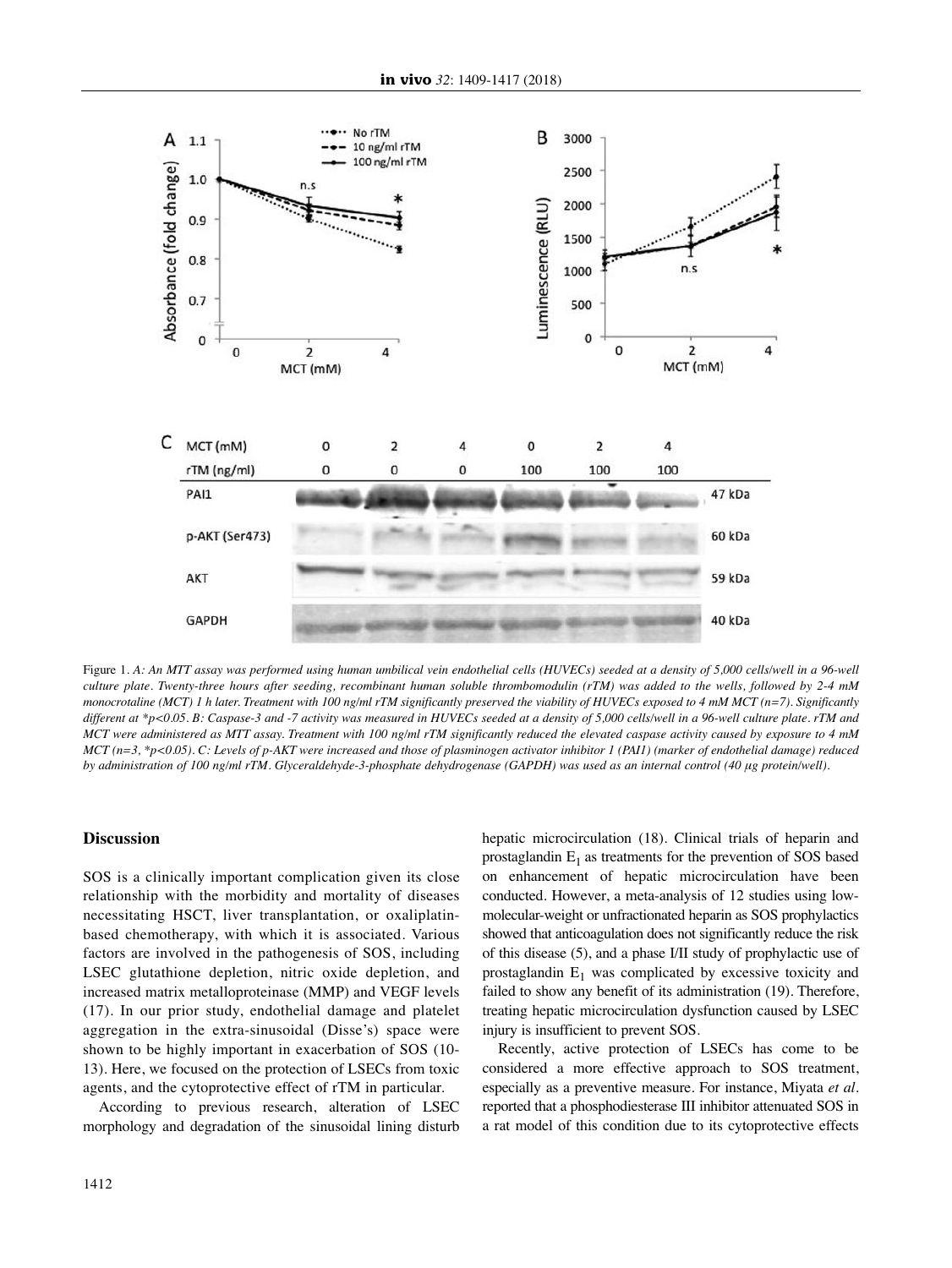

Figure 2. A: Female Crl:CD1 mice were divided into three groups: Control, Placebo [270 mg/kg monocrotaline (MCT)], and recombinant human soluble thrombomodulin (rTM) (270 mg/kg MCT plus 4 mg/kg rTM). rTM was administered 1 h before MCT exposure. After 48 h, macroscopic observation of livers in the placebo-treated group revealed congestion and remarkable ascites. B, C: Following perfusion of the liver via the portal vein with liver perfusion medium, congestion in the placebo-treated group was particularly notable. D: Immunostaining showed clear decrease in the area occupied by cluster of differentiation (CD)  $31<sup>+</sup>$  endothelial cells in zone 3 in the placebo-treated group. E, F: Areas of CD31 staining in four randomly selected images of the centrilobular zone per sample were measured using ImageJ (n=4). G: Numbers of viable CD31+ cells were established by fluorescence-activated cell sorting. The number of CD31+ propidium iodide (PI)- cells decreased due to MCT administration, but *was maintained by rTM treatment (n=6). Significantly different at \*p<0.05, and \*\*p<0.01.*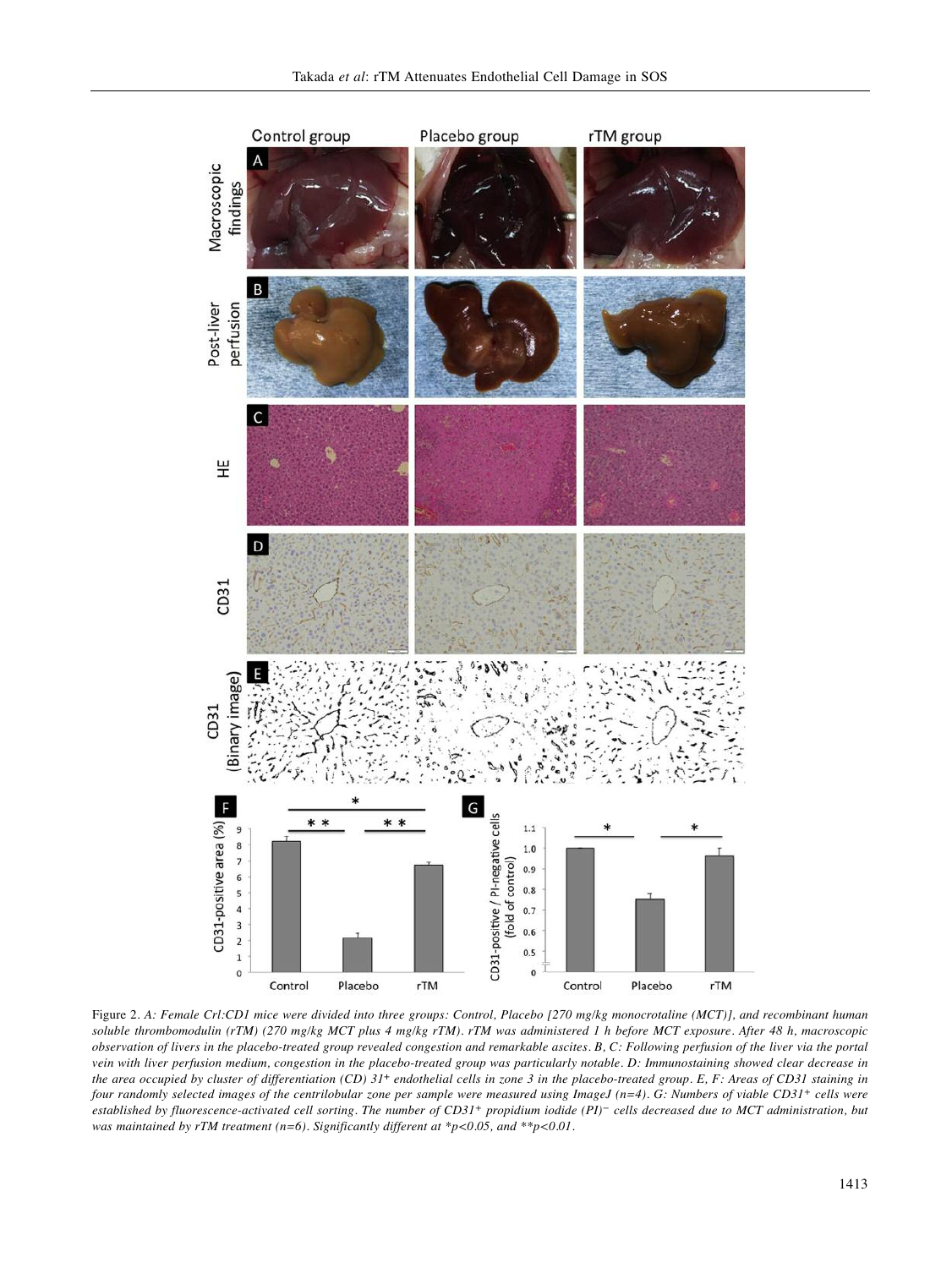

Figure 3. Expression of genes relative to  $\beta$ -actin. A, B: Fatty acid binding protein 1 (Fabp1) and cytokeratin 19 (Ck19) expression was very low in sorted liver sinusoidal endothelial cells (LSECs) compared to whole liver tissue. C-E: Expression of the genes plasminogen activator inhibitor (Pai1), vascular endothelial growth factor A (Vegfa), and angiopoietin 2 (Angpt2) was increased in the placebo [monocrotaline (MCT)] group, but significantly inhibited in the recombinant human soluble thrombomodulin (rTM) (MCT+rTM) group. F: Expression of the nitric oxide synthase 3 (Nos3) gene was preserved in the rTM-treated group. G: Hepatocyte growth factor (Hgf) expression was relatively unaffected by the different treatments. H: Wnt2 expression decreased in both the placebo- and rTM-treated group (n=3). Significantly different at \*p<0.05, and \*\*p<0.01.

(13). In a retrospective clinical study by Ribero *et al.* it was demonstrated that addition of bevacizumab, a recombinant human monoclonal antibody against VEGFA, to chemotherapy with 5-fluorouracil plus oxaliplatin led to a reduction in the incidence and severity of oxaliplatin-induced SOS (20). Notably, bevacizumab is thought to attenuate damage to LSECs by downregulating MMP production. Furthermore, a prospective phase III study showed reduced incidence of SOS among pediatric HSCT patients having received prophylactic defibrotide (21). Defibrotide is a single-stranded polydeoxyribonucleotide whose effects are brought about by anti-thrombotic and antiinflammatory activity and protection against endothelial injury (1). Therefore, protection against LSEC damage and preservation of endothelial cell function will be a useful SOS treatment strategy, and rTM is expected to become a new preventive and therapeutic option for this condition.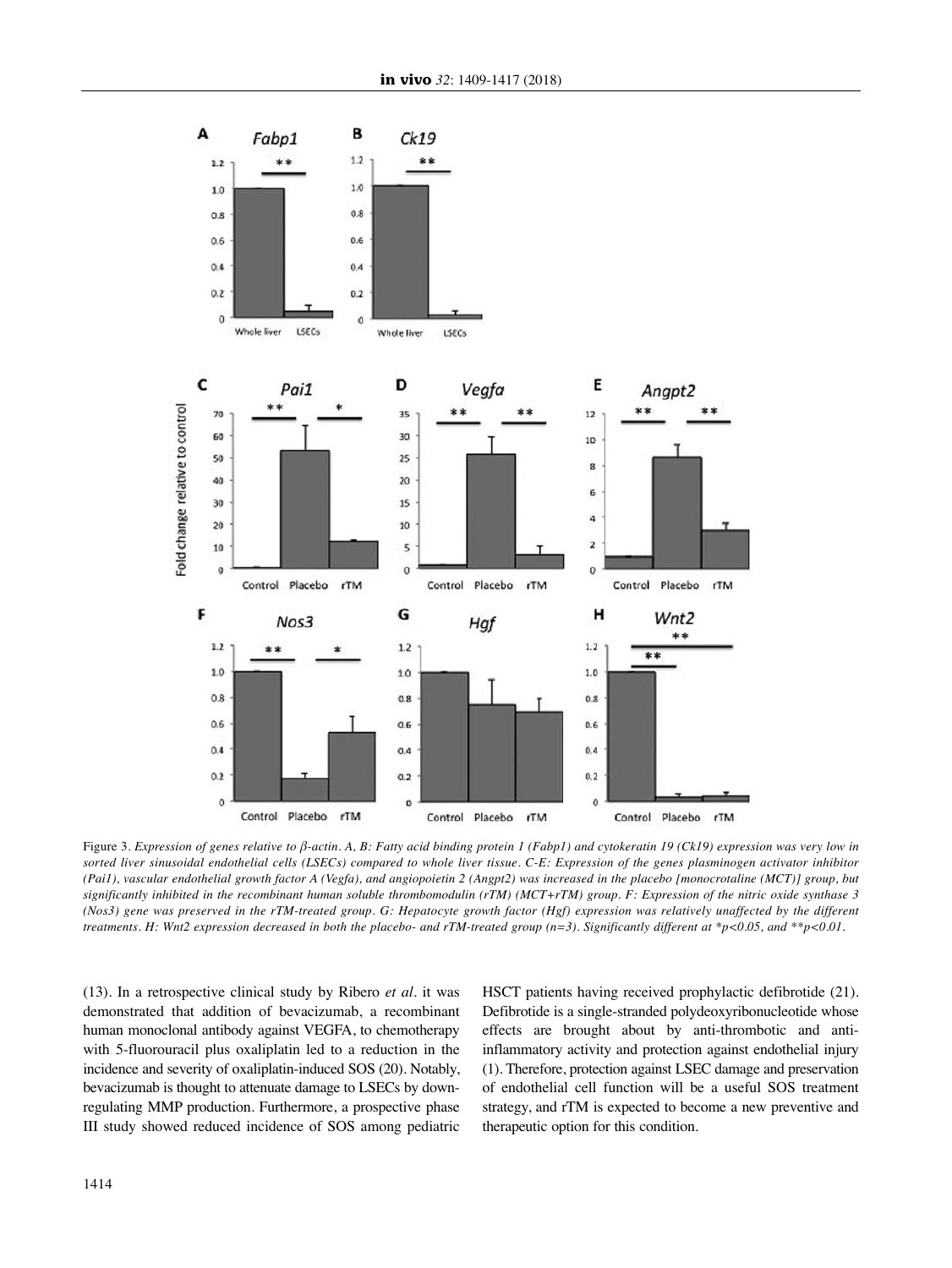rTM was approved as a standard treatment for disseminated intravascular coagulation in Japan in 2008. rTM consists of the extracellular domains of thrombomodulin, which include the lectin-like domain (D1), epidermal growth factor (EGF) like domain (D2), and Ser/Thr-rich domain (D3) (14). The lectin-like domain binds to thrombin and inhibits binding of high mobility group box 1 (HMGB1) and lipopolysaccharide to cells and neutrophil adhesion to endothelium. The EGF-like domain generates activated protein C, protects vascular endothelial cells, and inhibits PAI1, complement factors, and coagulation. Thus, rTM possesses many important anticoagulant and anti-inflammatory attributes (22).

From a clinical perspective, there have been several case reports of favorable outcomes from rTM treatment of patients with post-HSCT SOS complicated by disseminated intravascular coagulation (23, 24). Moreover, Nakamura *et al.* using an MCT-induced murine model indicated that rTM attenuates SOS through suppression of HMGB1 (25). Ikezoe *et al.* also reported that rTM exerted a cytoprotective effect against cyclosporine- and FK506-induced endothelial cell damage (14). Their *in vitro* assay revealed that rTM increased the level of the anti-apoptotic protein myeloid cell leukemia 1 *via* extracellular signal-regulated (ERK) signaling to protect HUVECs. Besides ERK signaling, rTM has also been reported to activate the phosphatidylinositol 3-kinase/AKT survival pathway and suppress the c-Jun N-terminal kinase death pathway (26). In the current work, we focused on AKT signaling owing to its broad effects on cell proliferation, survival, and functions (27). Furthermore, inhibition of apoptosis and activation of cell-survival signaling play important roles in the maintenance of endothelial cell viability (28, 29). Using our *in vitro* system, we found that the cytoprotective effects of rTM may be mediated by inhibition of caspase activity and activation of AKT signaling, both leading to anti-apoptotic effects in HUVECs. MCT toxicity was found to be concentration-dependent and a protective effect was evident upon 100 ng/ml rTM administration. Upon 2 mM MCT exposure, HUVEC viability was not significantly affected because of limited damage; however, upon 4 mM MCT exposure, significant endothelial cell preservation was observed. These results might support the utility of rTM under conditions of severe SOS.

In this study, MCT-administered mice were utilized as an experimental model of SOS (15). Liver congestion and sinusoidal dilatation induced by MCT were remarkably attenuated by preventive treatment with rTM. In addition, liver perfusion *via* the portal vein led to notable findings concerning congestion, and liver damage was associated with reduced areas of  $CD31<sup>+</sup>$  endothelial cells. For the first time, we employed a multi-color flow cytometric sorting method to isolate MCT-injured mouse LSECs and analyzed their expression of a set of genes by qPCR. LSECs were sorted as CD31<sup>+</sup>CD34<sup>+</sup>VEGFR3<sup>+</sup> PI<sup>-</sup> cells, as in a past study (16).

LSEC expression of the genes *Pai1, Vegfa*, and *Angpt2*, the products of which are markers of endothelial cell damage, was increased by MCT administration, and this effect was significantly inhibited by rTM treatment. PAI1 is also used as diagnostic marker and predictor of the severity of SOS (1); thus, its down-regulation may be highly beneficial for SOS treatment. In addition, expression of the gene encoding eNOS following MCT treatment was preserved by rTM administration, indicating maintenance of LSEC viability and function in the injured liver. DeLeve *et al.* reported that reduced hepatic NO production contributes to the development of SOS (30). Using a rat model, they demonstrated that infusion of an NO donor preserved LSEC integrity and prevented SOS. They concluded that the decrease in NO allowed up-regulation of MMP activity and subsequent disruption of sinusoidal perfusion. Fulton *et al.* identified AKT as an important regulator of eNOS (31). In our study, rTM induced up-regulation of p-AKT and the gene encoding eNOS, and exhibited the ability to modulate endothelial functions that may be beneficial in SOS therapy. Given their importance in liver regeneration, we also investigated expression of the genes *Wnt2* and *Hgf* in LSECs; however, no significant differences were noted between the placebo and rTM groups. As our mouse model represents the acute phase of SOS, a chronic-phase model might be more appropriate for assessing changes in *Wnt2* and *Hgf* expression.

In conclusion, rTM has a cytoprotective effect and enhances endothelial cell functions, and may thereby prevent the development of SOS.

# **Conflicts of Interest**

The Authors declare they have no financial or other conflicts of interest in relation to the content of this article.

#### **References**

- 1 Dignan FL, Wynn RF, Hadzic N, Karani J, Quaglia A, Pagliuca A, Veys P, Potter MN, Haemato-oncology Task Force of British Committee for Standards in Haematology and the British Society for Blood and Marrow Transplantation: BCSH/BSBMT guideline: Diagnosis and management of veno-occlusive disease (sinusoidal obstruction syndrome) following haematopoietic stem cell transplantation. Br J Haematol *163(4)*: 444-457, 2013.
- 2 McDonald GB, Hinds MS, Fisher LD, Schoch HG, Wolford JL, Banaji M, Hardin BJ, Shulman HM and Clift RA: Venoocclusive disease of the liver and multiorgan failure after bone marrow transplantation: A cohort study of 355 patients. Ann Intern Med *118(4)*: 255-267, 1993.
- 3 Coppell JA, Richardson PG, Soiffer R, Martin PL, Kernan NA, Chen A, Guinan E, Vogelsang G, Krishnan A, Giralt S, Revta C, Carreau NA, Iacobelli M, Carreras E, Ruutu T, Barbui T, Antin JH and Niederwieser D: Hepatic veno-occlusive disease following stem cell transplantation: Incidence, clinical course, and outcome. Biol Blood Marrow Transplant *16(2)*: 157-168, 2010.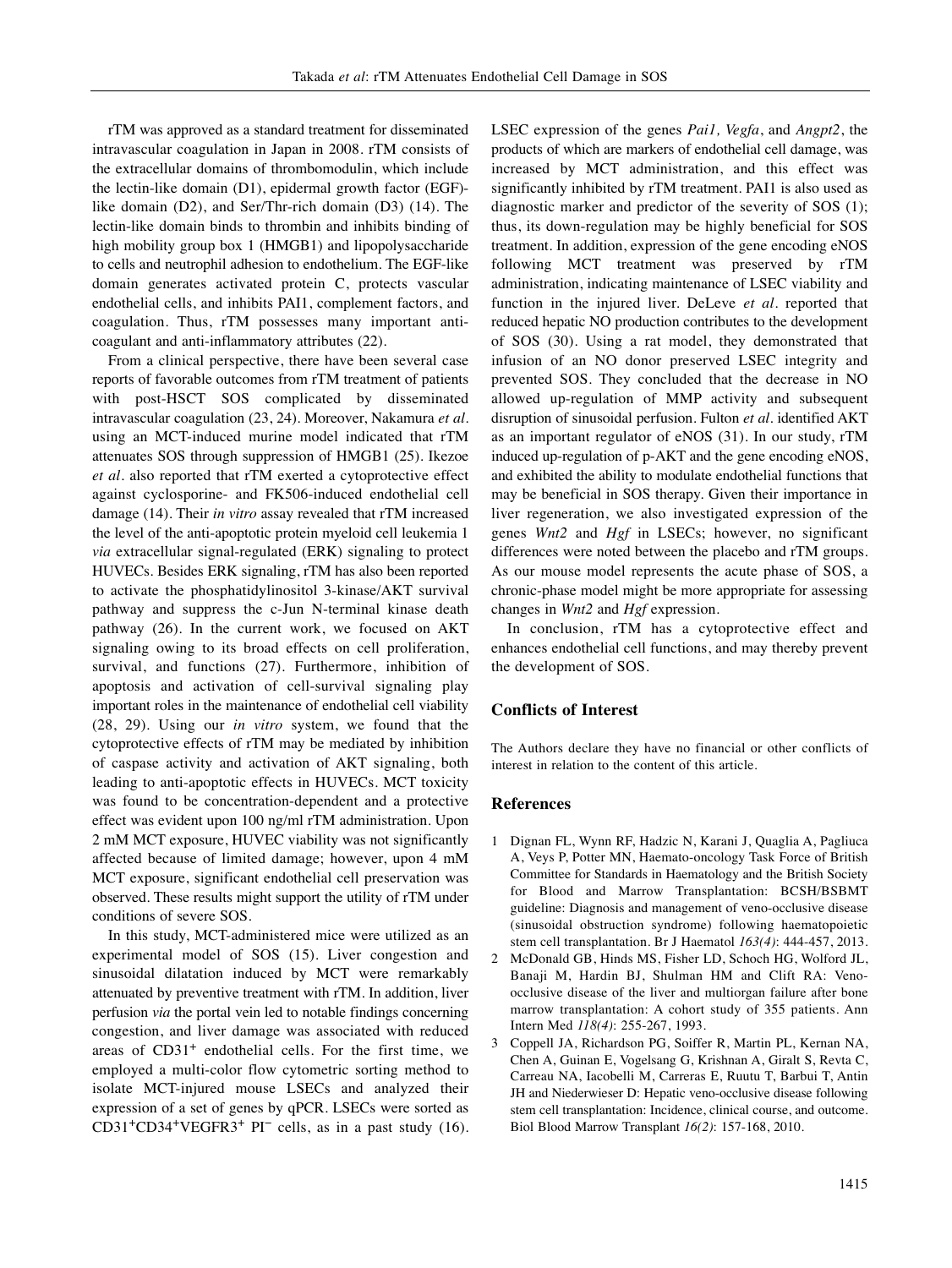- 4 Fan CQ and Crawford JM: Sinusoidal obstruction syndrome (hepatic veno-occlusive disease). J Clin Exp Hepatol *4(4)*: 332- 346, 2014.
- 5 Imran H, Tleyjeh IM, Zirakzadeh A, Rodriguez V and Khan SP: Use of prophylactic anticoagulation and the risk of hepatic venoocclusive disease in patients undergoing hematopoietic stem cell transplantation: A systematic review and meta-analysis. Bone Marrow Transplant *37(7)*: 677-686, 2006.
- 6 Mohty M, Malard F, Abecassis M, Aerts E, Alaskar AS, Aljurf M, Arat M, Bader P, Baron F, Bazarbachi A, Blaise D, Ciceri F, Corbacioglu S, Dalle JH, Duarte RF, Fukuda T, Huynh A, Masszi T, Michallet M, Nagler A, NiChonghaile M, Pagluica T, Peters C, Petersen FB, Richardson PG, Ruutu T, Savani BN, Wallhult E, Yakoub-Agha I and Carreras E: Sinusoidal obstruction syndrome/veno-occlusive disease: Current situation and perspectives-a position statement from the European Society for Blood and Marrow Transplantation (EBMT). Bone Marrow Transplant *50(6)*: 781-789, 2015.
- 7 DeLeve LD, Wang X, Kuhlenkamp JF and Kaplowitz N: Toxicity of azathioprine and monocrotaline in murine sinusoidal endothelial cells and hepatocytes: The role of glutathione and relevance to hepatic venoocclusive disease. Hepatology *23(3)*: 589-599, 1996.
- 8 Takamura H, Nakanuma S, Hayashi H, Tajima H, Kakinoki K, Kitahara M, Sakai S, Makino I, Nakagawara H, Miyashita T, Okamoto K, Nakamura K, Oyama K, Inokuchi M, Ninomiya I, Kitagawa H, Fushida S, Fujimura T, Onishi I, Kayahara M, Tani T, Arai K, Yamashita T, Yamashita T, Kitamura H, Ikeda H, Kaneko S, Nakanuma Y, Matsui O and Ohta T: Severe venoocclusive disease/sinusoidal obstruction syndrome after deceased-donor and living-donor liver transplantation. Transplant Proc *46(10)*: 3523-3535, 2014.
- 9 Nakanuma S, Miyashita T, Hayashi H, Tajima H, Takamura H, Tsukada T, Okamoto K, Sakai S, Makino I, Kinoshita J, Nakamura K, Oyama K, Inokuchi M, Nakagawara H, Ninomiya I, Kitagawa H, Fushida S, Fujimura T and Ohta T: Extravasated platelet aggregation in liver zone 3 may correlate with the progression of sinusoidal obstruction syndrome following living donor liver transplantation: A case report. Exp Ther Med *9(4)*: 1119-1124, 2015.
- 10 Miyashita T, Nakanuma S, Ahmed AK, Makino I, Hayashi H, Oyama K, Nakagawara H, Tajima H, Takamura H, Ninomiya I, Fushida S, Harmon JW and Ohta T: Ischemia reperfusionfacilitated sinusoidal endothelial cell injury in liver transplantation and the resulting impact of extravasated platelet aggregation. Eur Surg *48*: 92-98, 2016.
- 11 Tajima H, Ohta T, Miyashita T, Nakanuma S, Matoba M, Miyata T, Sakai S, Okamoto K, Makino I, Kinoshita J, Hayashi H, Nakamura K, Oyama K, Inokuchi M, Nakagawara H, Takamura H, Kitagawa H, Fushida S and Ikeda H: Oxaliplatin-based chemotherapy induces extravasated platelet aggregation in the liver. Mol Clin Oncol *3(3)*: 555-558, 2015.
- 12 Hirata M, Tajima H, Miyashita T, Miyata T, Nakanuma S, Makino I, Hayashi H, Oyama K, Takamura H, Ninomiya I, Fushida S, Nakata H, Iseki S, Harada S, Wakayama T and Ohta T: Extravasated platelet aggregation in the livers of rats with drug-induced hepatic sinusoidal obstruction syndrome. Mol Med Rep *15(5)*: 3147-3152, 2017.
- 13 Miyata T, Tajima H, Hirata M, Nakanuma SI, Makino I, Hayashi H, Oyama K, Miyashita T, Takamura H, Ninomiya I, Fushida S, Iseki S, Harada SI, Wakayama T and Ohta T: PDE3 inhibitor

attenuates rat sinusoidal obstruction syndrome through inhibition of platelet aggregation in Disse's space. J Gastroenterol Hepatol, 2017. https://doi.org/10.1111/jgh.14004

- 14 Ikezoe T, Yang J, Nishioka C, Honda G, Furihata M and Yokoyama A: Thrombomodulin protects endothelial cells from a calcineurin inhibitor-induced cytotoxicity by upregulation of extracellular signal-regulated kinase/myeloid leukemia cell-1 signaling. Arterioscler Thromb Vasc Biol *32(9)*: 2259-2270, 2012.
- 15 Ikezoe T, Yang J, Nishioka C, Pan B, Xu K, Furihata M, Nakamura K, Yurimoto H, Sakai Y, Honda G and Yokoyama A: The fifth epidermal growth factor-like region of thrombomodulin exerts cytoprotective function and prevents sos in a murine model. Bone Marrow Transplant *52(1)*: 73-79, 2017.
- 16 Wang B, Zhao L, Fish M, Logan CY and Nusse R: Selfrenewing diploid axin2(+) cells fuel homeostatic renewal of the liver. Nature *524(7564)*: 180-185, 2015.
- 17 Helmy A: Review article: Updates in the pathogenesis and therapy of hepatic sinusoidal obstruction syndrome. Aliment Pharmacol Ther *23(1)*: 11-25, 2006.
- 18 DeLeve LD: Hepatic microvasculature in liver injury. Semin Liver Dis *27(4)*: 390-400, 2007.
- 19 Bearman SI, Shen DD, Hinds MS, Hill HA and McDonald GB: A phase i/ii study of prostaglandin E1 for the prevention of hepatic venocclusive disease after bone marrow transplantation. Br J Haematol *84(4)*: 724-730, 1993.
- 20 Ribero D, Wang H, Donadon M, Zorzi D, Thomas MB, Eng C, Chang DZ, Curley SA, Abdalla EK, Ellis LM and Vauthey JN: Bevacizumab improves pathologic response and protects against hepatic injury in patients treated with oxaliplatin-based chemotherapy for colorectal liver metastases. Cancer *110(12)*: 2761-2767, 2007.
- 21 Corbacioglu S, Cesaro S, Faraci M, Valteau-Couanet D, Gruhn B, Rovelli A, Boelens JJ, Hewitt A, Schrum J, Schulz AS, Müller I, Stein J, Wynn R, Greil J, Sykora K-W, Matthes-Martin S, Führer M, O'Meara A, Toporski J, Sedlacek P, Schlegel PG, Ehlert K, Fasth A, Winiarski J, Arvidson J, Mauz-Körholz C, Ozsahin H, Schrauder A, Bader P, Massaro J, D'Agostino R, Hoyle M, Iacobelli M, Debatin K-M, Peters C and Dini G: Defibrotide for prophylaxis of hepatic veno-occlusive disease in paediatric haemopoietic stem-cell transplantation: An open-label, phase 3, randomised controlled trial. Lancet *379(9823)*: 1301-1309, 2012.
- 22 Ikezoe T: Thrombomodulin/activated protein c system in septic disseminated intravascular coagulation. J Intensive Care *3(1)*: 1, 2015.
- 23 Ikezoe T, Togitani K, Komatsu N, Isaka M and Yokoyama A: Successful treatment of sinusoidal obstructive syndrome after hematopoietic stem cell transplantation with recombinant human soluble thrombomodulin. Bone Marrow Transplant *45(4)*: 783- 785, 2010.
- 24 Ohwada C, Takeuchi M, Kawaguchi T, Tsukamoto S, Sakai S, Takeda Y, Abe D, Sakaida E, Shimizu N, Yokote K, Iseki T and Nakaseko C: Successful treatment with recombinant soluble thrombomodulin of two cases of sinusoidal obstructive syndrome/hepatic veno-occlusive disease after bone marrow transplantation. Am J Hematol *86(10)*: 886-888, 2011.
- 25 Nakamura K, Hatano E, Miyagawa-Hayashino A, Okuno M, Koyama Y, Narita M, Seo S, Taura K and Uemoto S: Soluble thrombomodulin attenuates sinusoidal obstruction syndrome in rat through suppression of high-mobility group box 1. Liver Int *34(10)*: 1473-1487, 2014.